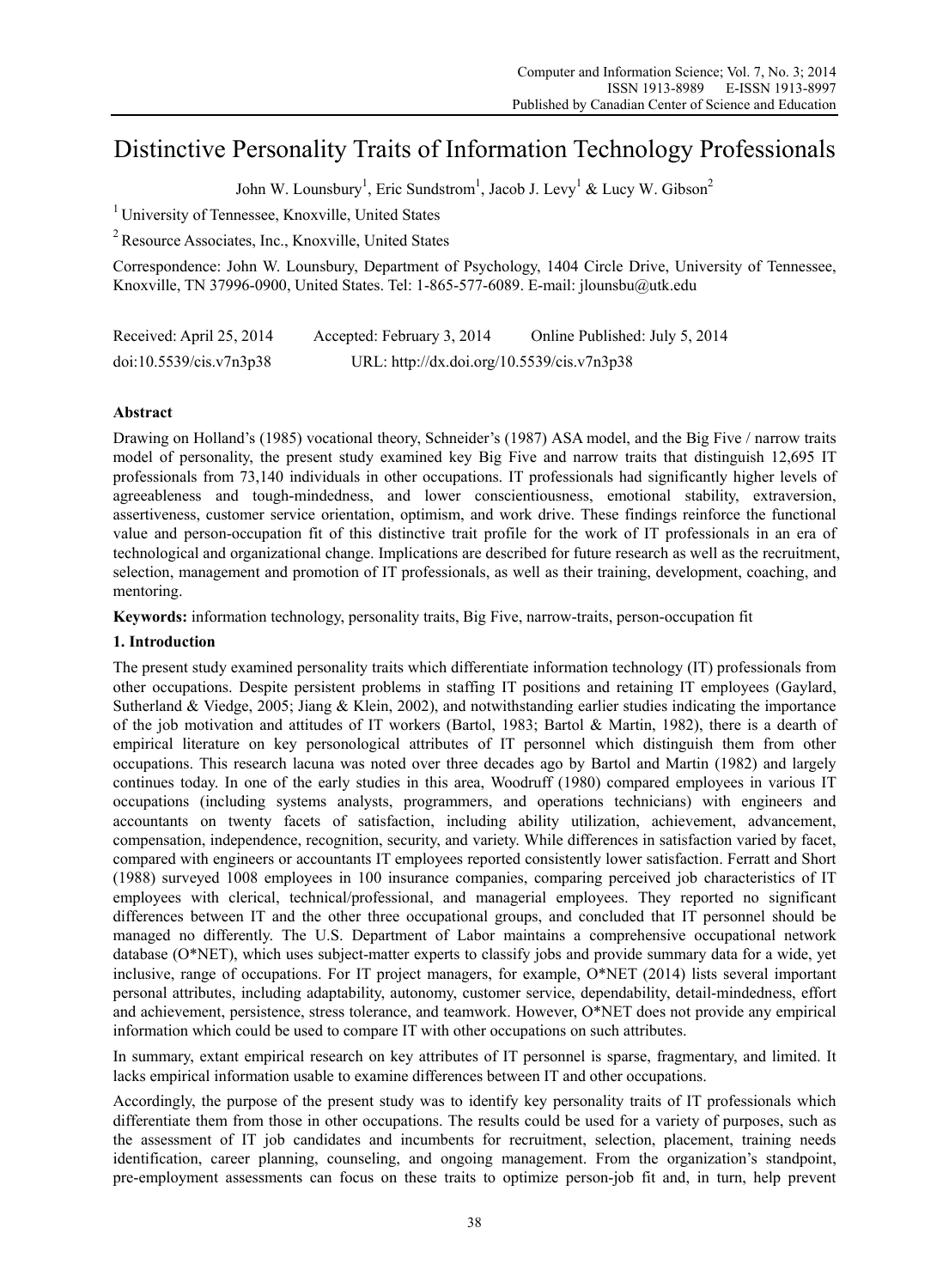subsequent job dissatisfaction, absenteeism, and turnover, as well as increase the likelihood of success on the job.

We focused on personality traits because of the common construct meaning of individual traits across a broad range of situations, as well as their rich theoretical background and extensive validity base. To assess personality traits, we drew on the most widely accepted and currently used approach to assessing personality from a non-clinical perspective, the Big Five model (de Raad, 2000; McCrae, & Costa, 1997). Comprised of the personality traits of Agreeableness, Conscientiousness, Extraversion, Neuroticism (or its opposite, Emotional Stability), and Openness, the Big Five model has been replicated across a wide range of settings (McCrae & Costa, 2003), and the individual traits have been found correlated with important workplace outcomes, including job performance (Barrick & Mount, 1991; Salgado, 1997), job satisfaction (Judge, Heller, & Mount, 2002), and career satisfaction and financial success (Judge, Higgins, Thoresen & Barrick, 1999). More recently, researchers have contended that the Big Five taxonomy is too broad, and that more narrow-scope personality constructs can enhance their validity in both work and academic domains (Paunonen & Ashton, 2001). For example, Lounsbury, Loveland, Sundstrom, Gibson, Drost, and Hamrick (2003) found several narrow traits (including assertiveness, customer service orientation, optimism, and work drive) positively related to career satisfaction for individuals in a wide range of occupational fields, above and beyond the variance accounted for by the big five personality traits. In the present study we investigated the Big Five personality traits and five traits which are narrower in conceptualization than the Big Five, and have been found important in diverse work domains (Lounsbury et al., 2003): Assertiveness, Customer Service Orientation, Optimism, Tough-mindedness, and Work Drive. In view of the lack of a compelling rationale for directional hypotheses, we instead proposed and addressed a simple research question: to what extent, if any, do IT professionals differ from individuals in other occupations on these five broad and five narrow traits?

## **2. Method**

# *2.1 Overview*

The data for the present investigation originated in an archival, Internet source developed by a company specializing in career planning and transition services. The 12,695 individuals who described their current or most recent position as being in the profession of Information Technology were selected for inclusion. Because of confidentiality restrictions, the identities of the companies with which these individuals were affiliated were un-available. Data were originally obtained between the dates of March, 2004, and March, 2012.

## *2.2 Participants*

Of the 85,835 participants, 77% were male. Relative frequencies by age group were: under 30, 34%; 30-39, 40%; 40-49, 24%; and 50 or older, 2%. Data on ethnicity were un-available. Participants hailed from a variety of industries, including IT services (35%); banking/financial services (12%); communications/telecommunications (11%); manufacturing (10%); consumer products  $(6\%)$ ; retail  $(4\%)$ ; health care  $(2\%)$ ; petroleum  $(2\%)$ ; printing  $(2\%)$ ; professional services  $(2\%)$ ; and automotive  $(1\%)$ .

## *2.3 Measures*

The personality assessment used in generating the original data archive for this study is the Resource Associates' Personal Style Inventory (PSI), a work-contextualized personality measure that has been utilized in a wide range of settings in the U.S. and other nations, typically for career planning and employee selection programs (see, e.g., Lounsbury, Gibson, & Hamrick, 2004; Lounsbury, Gibson, Sundstrom et al., 2003; Lounsbury, Loveland et al., 2003; Lounsbury, Park et al., 2004; Williamson, Pemberton, & Lounsbury, 2005). Information about reliability and validity for the PSI is summarized in Lounsbury and Gibson (2014).

A brief description of each personality constructs examined in the present study is given below with the number of items in the scale and the value of Cronbach's coefficient alpha for the scale observed in the present study.

## 2.3.1 Agreeableness

Preference for and comfort with cooperation; propensity for working in a team; willingness to contribute to group efforts; satisfaction with teamwork (7 items; coefficient alpha=.83).

## 2.3.2 Assertiveness

Tendency to speak out about important matters, express views with confidence, stand by personal beliefs, seize the initiative, and bring influence to bear on others in a direct, non-aggressive, manner (8 items; coefficient alpha=.79).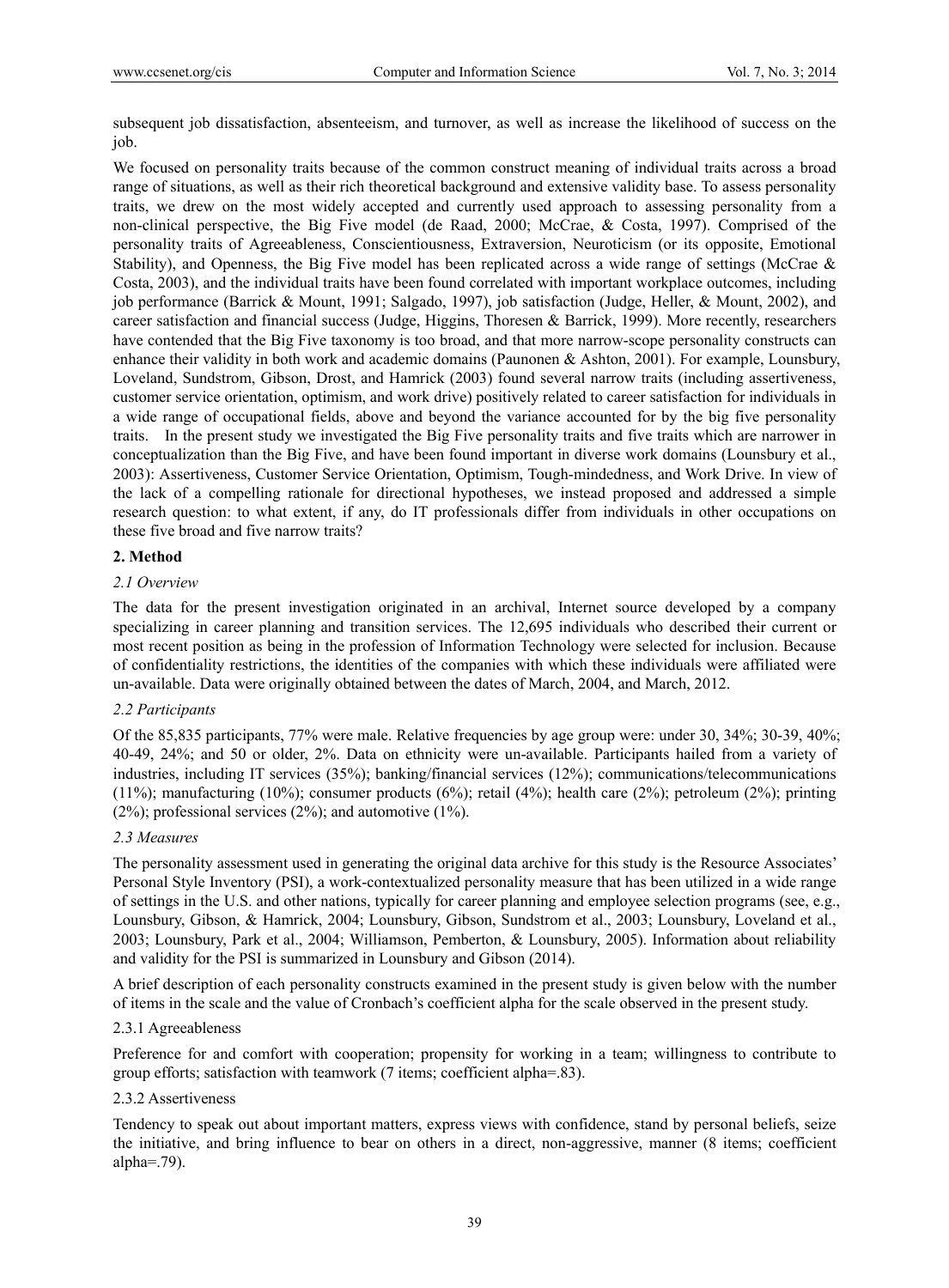## 2.3.3 Conscientiousness

Disposition to be dependable, reliable, and responsible while adhering to company rules and policies in a manner others can count on. (8 items; coefficient alpha=.77).

## 2.3.4 Customer Service Orientation

Striving to provide highly responsive, personalized, quality service to internal and external customers; putting the customer first; and trying to make the customer satisfied, even if it means going above and beyond the normal job description or policy (6 items; coefficient alpha = .70).

# 2.3.5 Emotional Stability

Disposition to handle stress, challenges, and pressures with composure; resilience and overall high level of adjustment. (6 items; coefficient alpha=.81).

## 2.3.6 Extraversion

Habit of acting sociable, expressive, outgoing, talkative, affiliative, gregarious, and warmhearted. (7 items; coefficient alpha=.82).

## 2.3.7 Openness

Disposition to be receptive to new ideas, change, innovation, and new learning and new learning. (8 items; coefficient alpha  $= .81$ ).

# 2.3.8 Optimism

Having an upbeat, hopeful outlook concerning situations, people, prospects, and the future, even when confronting difficulties; tendency to minimize problems and persist in the face of setbacks (6 items; coefficient alpha $=$ .83).

# 2.3.9 Tough-Mindedness

Making appraisals, ,drawing conclusions, and deciding based on logic, facts, and data rather than feelings, values and intuition; disposition to be analytical, realistic, objective, and unsentimental (7 items; coefficient alpha=.79).

# 2.3.10 Work Drive

Disposition to work extended hours (including overtime) in irregular schedules; investing high levels of time and energy into job and career, and being motivated to extend oneself, if necessary, to finish projects, meet deadlines, be productive, and achieve job success (7 items; coefficient alpha = .81).

| Variable                   | Group                    | Mean | <b>SD</b> | $t$ test   |
|----------------------------|--------------------------|------|-----------|------------|
| Openness                   | IT                       | 3.73 | .73       | $-33$      |
|                            | Other Occupations        | 3.74 | .72       |            |
| Conscientiousness          | IT                       | 3.29 | .71       | $-9.42**$  |
|                            | Other Occupations        | 3.36 | .77       |            |
| <b>Emotional Stability</b> | IT                       | 3.37 | .73       | $-7.40**$  |
|                            | Other Occupations        | 3.43 | .73       |            |
| Agreeableness              | IT                       | 3.53 | .76       | $-4.33**$  |
|                            | Other Occupations        | 3.49 | .79       |            |
| Extraversion               | IT                       | 3.59 | .78       | $-25.87**$ |
|                            | Other Occupations        | 3.80 | .81       |            |
| Assertiveness              | IT                       | 3.40 | .84       | $-17.90**$ |
| Optimism                   | Other Occupations        | 3.55 | .84       |            |
|                            | IT                       | 3.70 | .78       | $-15.84**$ |
|                            | <b>Other Occupations</b> | 3.82 | .80       |            |

Table 1. Mean Personality Trait Scores and t tests for IT Versus Other Occupations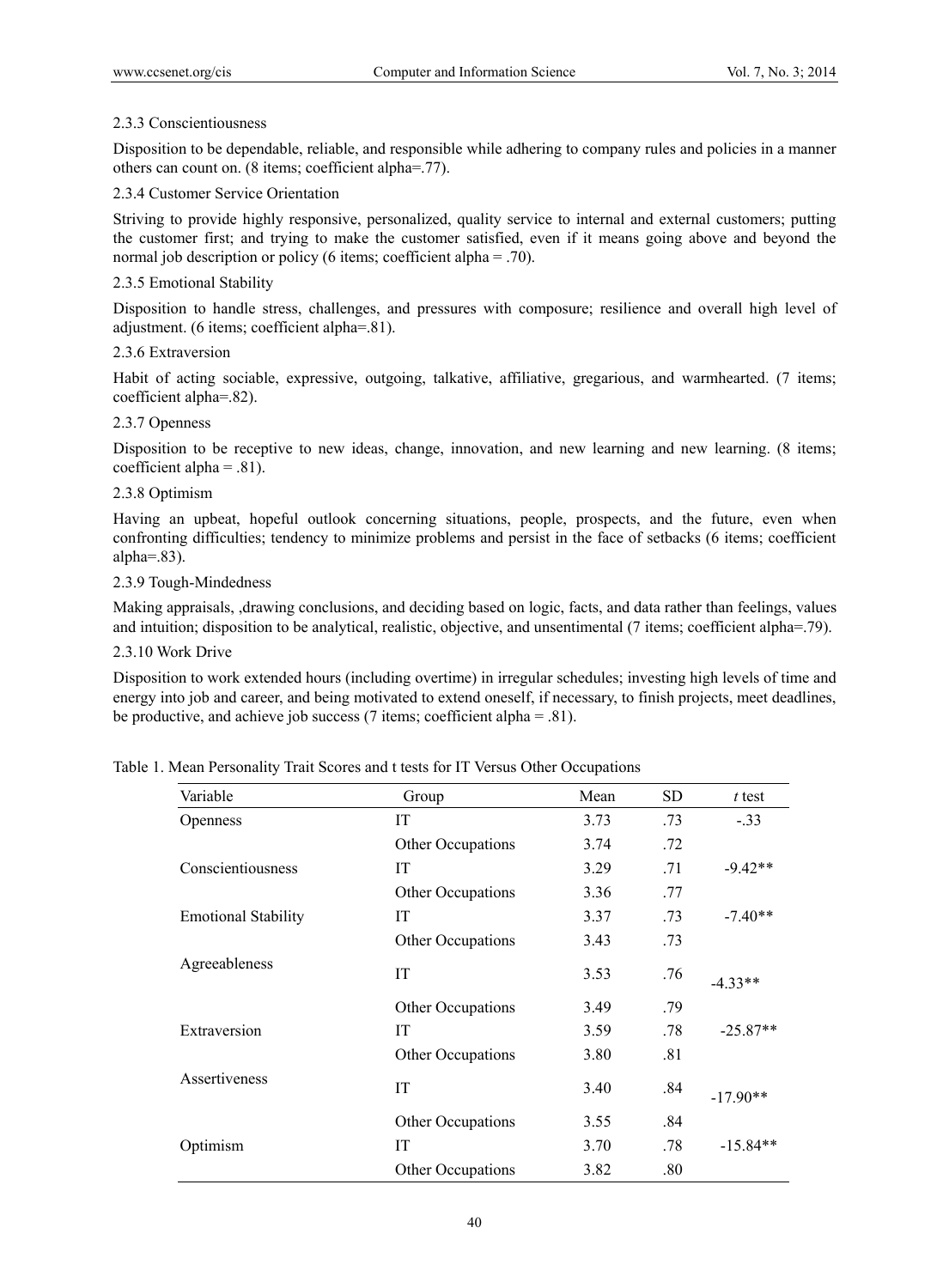| IТ                | 2.98 | 93  | 44.43**    |
|-------------------|------|-----|------------|
| Other Occupations | 2.63 | .80 |            |
| IТ                | 3.21 | .79 | $-17.58**$ |
| Other Occupations | 3.34 | .79 |            |
| IT                | 4.21 | .64 | $2.44*$    |
| Other Occupations | 4.19 | .69 |            |
|                   |      |     |            |

*Note:* For IT  $n = 12,695$ ; for other occupations  $n = 73,140$ .  $\ast p < 0.05$   $\ast \ast p < 0.01$ .

#### **3. Results**

## *3.1 Comparison of IT Professionals with Other Occupations*

Table 1 presents the means and standard deviations for IT personnel and all other occupations.

To examine the research question, we used univariate t tests and profile analysis (Tabachnick & Fidell, 2007). As can be seen in Table 1, IT personnel had significantly higher mean scores than other occupations on only two of the personality traits: Agreeableness (t (85833) = 4.33, p < 01) and Tough-Mindedness (t (85833) = 44.43, p < 01). In contrast, IT professionals had significantly lower mean scores than other occupations on seven traits, as follows: Assertiveness (t  $(85833) = -44.43$ , p<.01), Customer Service Orientation (t  $(85833) = -2.33$ , p<.05), Conscientiousness (t (85833) = -9.42, p <. 01), Emotional Stability (t (85833) = -7.40, p <. 01), Extraversion (t  $(85833) = -25.87$ , p<.01), Optimism (t  $(85833) = -15.84$ , p<.01), and Work Drive (t  $(85833) = -17.57$ , p<.01). The mean score of IT personnel was not significantly different from the mean for non-IT personnel on the Big Five trait, Openness (t  $(85833) = .32$ , p>.05).

## *3.2 Profile Analysis*

To examine overall differences between IT and all other occupations on the ten traits studied here, profile analysis (PA) with MANOVA was used. PA requires that all measures use a common metric; therefore, all scores were first converted to normal curve equivalent scores with Mean=50 and SD=21.06. For the PA, we performed three tests: 1) between-groups – whether the groups' profiles differed significantly overall, across traits; 2) parallelism – whether the between-group profile differences varied significantly from trait to trait; and 3) flatness – whether the profiles had significant, within-group, trait-to-trait differences. The corresponding multivariate analysis of variance (MANOVA) using Wilk's criterion indicated a significant between-group difference across traits between IT and other occupations  $(F(1,85833)=826038.82, p<0.01)$ . Also, the profiles for IT and other occupations significantly different; they were not parallel  $(F(8,85833) = 413.30, p<0.01)$ . In addition, the profiles across traits were not flat  $(F(8,85833)=413.30, p<01)$ , reflecting mainly the trait-to-trait variability in the IT profile. These profile differences are portrayed in Fig. 1 with graphs of group means for the ten traits using normal curve equivalent scores.

## **4. Discussion**

## *4.1 Overview*

Overall, results of the present study indicated that the personality profile for IT professionals differed significantly from other occupations, particularly on Tough-Mindedness. Below we discuss the results on each of 9 distinguishing traits in terms of related literature on attributes of IT workers, from the perspectives of vocational fit theory (Holland, 1985), and the ASA framework (Schneider, 1987).

## *4.2 Tough-Mindedness*

By far the largest difference between the two groups was for the narrow trait Tough-Mindedness, with IT employees scoring much higher than other occupations. This result is readily interpretable given the objectivity, logic, rational analysis, and problem-solving required by most of the job duties and tasks of their jobs, for example: purchase, implementation, and life-cycle maintenance of PCs, software, servers and LAN network connectivity equipment; installing work stations; documentation of operations and procedures; maintaining system security and guarding against breaches; providing strategic, budgeting, disaster recovery, and operational continuity planning to all offices and multiple business units; and troubleshooting complex software/hardware problems, among others. These job functions call for IT employees whose personalities enable them to remain detached, analytical, and tough-minded.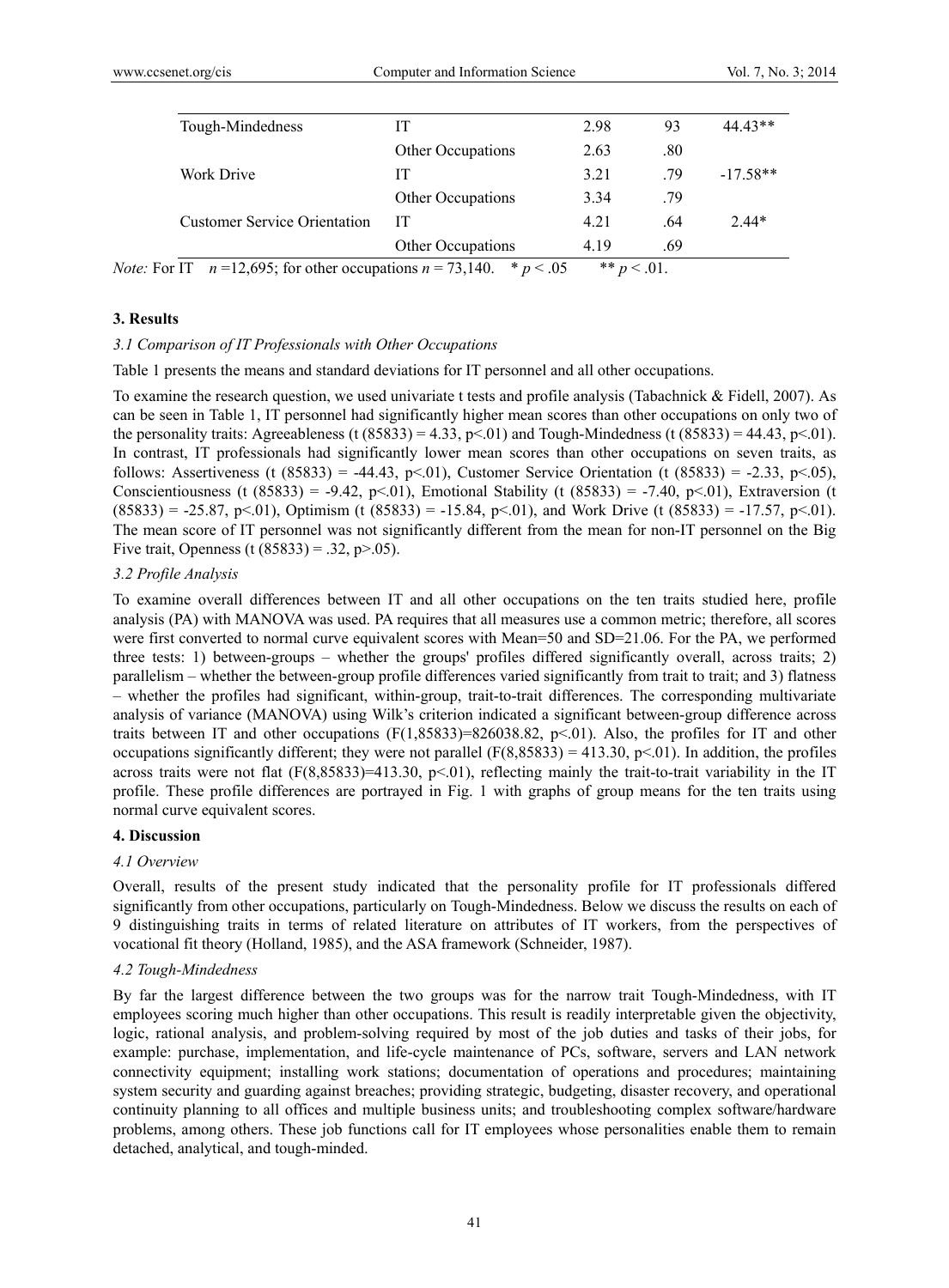# *4.3 Agreeableness*

One finding of the present study might come as a surprise to those unfamiliar with the range of tasks involved in the work of IT professionals – that they displayed significantly higher levels of the Big Five trait, Agreeableness than individuals in other occupations. Higher Agreeableness among IT professionals may seem surprising in view of the prevalence of IT tasks carried out by employees functioning autonomously as individual contributors. Indeed, O\*NET (2014) describes Independence as being an important value for IT work. On the other hand, IT work occurs in an organizational setting in which IT staff must work closely with members of other areas to analyze, develop, implement, and monitor computer and information system technologies and applications. In that vein, O\*NET (2014) also lists coordinating the work of others and developing and building teams as key IT work activities. This facet of IT work is consistent with widespread reliance on work teams by private-sector and public organizations in the last two decades (Landy & Conte, 2013), and the rising prevalence of team training (Salas, Tannenbaum, Kraiger & Smith-Jentsch, 2012). Today's IT work includes not only the solitary work of programming, but a mix of interactive tasks calling for teamwork with peers, performed in an inter-group and inter-departmental context (Schneider, 2002). As noted by ITTraining (2001, p. 42): "Training for IT professionals is not just about teaching staff how to work with the latest hardware and software. Other skills like communication and teamwork are becoming increasingly important as IT departments work across the business rolling out technology-based projects." Rather than viewing IT work as primarily independent or interdependent, a more nuanced perspective seems warranted: IT work requires dispositions suited both to independent tasks and interdependent work that requires teamwork, with the primacy of one over the other depending upon the nature of the task and situational contingencies.

From the perspective of the ASA framework (Schneider, 1987), the higher average Agreeableness found in IT occupations could reflect selective attrition among those unable to manage the required balance between independence and interdependence in today's IT occupations. While Agreeableness has been associated with team effectiveness in many kinds of work (Stewart, 2006), it may be particularly helpful in IT organizations with peers whose personalities are significantly higher on Tough-Mindedness than in other occupational groups. Indeed relatively high Agreeableness may be critical to maintaining satisfying relationships with IT peers, where those who demonstrate person-occupation fit may demonstrate what could be called tough-minded teamwork.

## *4.4 Extraversion*

IT personnel also had significantly lower levels of Extraversion, which is consistent with both the independent tasks required in IT work the frequent observation that IT occupations are populated predominantly by introverts, (e.g., Myers & McCaulley, 1985), and with the fact that most IT jobs involve extended solitary tasks, such as writing and editing code, performed by individuals with little interaction with other people. In their study of IT professionals the Institute for Management Excellence (2003) reported that only 25% of the general population can be considered introverted while 67% of computer professionals are introverted. They also noted that IT work is suited to introverts because of the long, quiet hours spent working alone. Most of the technical aspects of IT work require quiet concentration and attention focused on the tasks at hand with little social interaction.

## *4.5 Assertiveness*

IT employees were also distinguished by lower levels of Assertiveness. This is understandable for two reasons. First, IT work may not often require assertiveness. Most of the typical IT tasks can be performed without the IT employee having to display assertiveness by, for example, imposing his or her will on other people, taking the lead in groups, or standing one's ground in arguments or debates. Second, as noted above, introversion – which some studies have found more strongly characteristic of IT personnel, as reflected by lower scores on Extraversion – has tended to correlate with shyness, reticence, and timidity (de Raad, 2000), the opposite of assertiveness. This is not to say that assertiveness should be discouraged among IT personnel. Some situations may call for an IT employee to demonstrate assertiveness to be most effective. For example, when complaints arise about IT system failures, hardware crashes, and service interruptions. Appropriate expression of assertiveness could also prove helpful for the IT professional requesting a raise, asking for more variety and challenge in work assignments, or discussing problems raised by argumentative users, customers, or vendors. As IT jobs increasingly involve interacting with external customers, their jobs could call for more assertiveness. Such examples may help explain the appearance of commercial assertiveness training programs which are designed specifically as "an excellent resource for those who belong to the fields of Information Technology" (Exforsys, 2014).

## *4.6 Optimism*

One result with no immediate, obvious explanation is the lower level of Optimism for IT personnel, which raises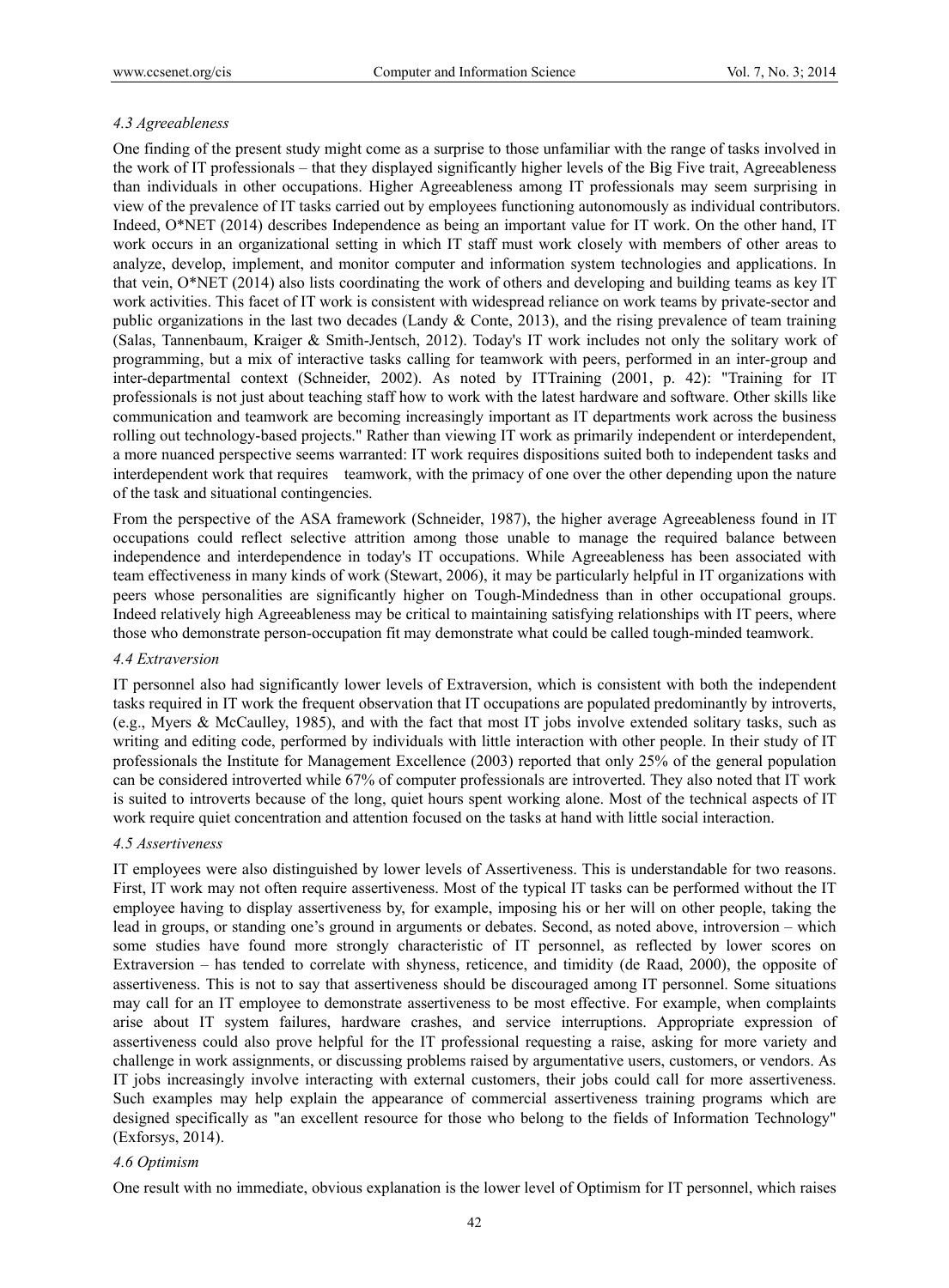the question of why IT professionals might describe themselves as more pessimistic than individuals in other occupations. A possible explanation may pertain to the importance of critical thinking inherent in IT work. Indeed, the first essential skill for IT work listed by  $O^*NET (2014)$  is critical thinking, which involves "Using logic and reasoning to identify the strengths and weaknesses of alternative solutions, conclusions or approaches to problems." Pessimism may be seen as a tendency to emphasize critical thinking and focus on potential risks and disadvantages, so it is understandable that IT personnel register as more pessimistic than other occupations. Indeed, some facets of IT work, such as developing and testing software, require vigilance for errors and sensitivity to risk, so pessimism could represent a trait not only congruent with IT work, but perhaps required for effective performance. Further, since the available, empirical evidence suggests that personality traits tend to remain relatively stable for adults (Costa & McCrae, 1997), we surmise that that IT work attracts individuals who are dispositionally less optimistic, or more pessimistic, than individuals in other occupations, at least partly because the trait is congruent with the work. This presents a dilemma for IT management in that having an over-abundance of pessimistic employees in IT departments could possibly be associated with low morale which could, in turn, lead to the "job-churning" and high turnover that pose endemic problems in the IT field (Jiang & Klein, 2002; Moore & Burke, 2002). Hoonakker, Carayon, Marian, and Schoepke (2004) noted turnover rates as high as 25% to 33% among IT personnel in *Fortune* 500 companies and the field as a whole.

From the perspective of the ASA framework (Schneider, 1987; Schneider, Goldstein, & Smith, 1995), high turnover reflects a mis-match between expectations of individuals entering IT positions and expectations of their new co-workers about how they carry out their roles in the organization. For example, a new IT employee might under-estimate the priority of cooperation and consensus expected in IT development tasks, and/or over-estimate his or her discretion and autonomy. Disagreement or even conflict could ensue, possibly prompting dissatisfaction for both a new IT employee and his or her peers, perhaps soon followed by the attrition as envisioned in the ASA framework.

#### *4.7 Work Drive*

IT personnel are differentiated from all other occupations by having lower levels of Work Drive. It is safe to say that most IT employees, who are usually on salary with few opportunities for promotion (O\*NET, 2014) prefer to not have to work long hours or make personal sacrifices for their jobs. This may reflect the IT employee perceiving relatively few advancement opportunities or other incentives for hard work. It may also reflect a time-honored credo and what has become an esteemed work value of many IT employees that one should work smarter, not harder (Morton, 2014). In this vein, McKenzie (2014) notes that working harder no longer offers a competitive advantage in today's marketplace and is "a poor strategy which your competitors can trivially replicate." Rather, he advises, IT employees should work smarter, "then go home." This strategy has become so entrenched in IT culture that there are compendia of tactics for working smarter which include such maxims as: "get organized immediately and cleanup often"; "read the manual first, even if it is boring"; "refactor first, before coding"; and "think very hard about the consequences before diving in" (Morton, 2012).

## *4.8 Conscientiousness*

A result that, at first, seems somewhat puzzling is the lower level of Conscientiousness for IT personnel compared to other occupations. A conscientious employee can be expected to be organized, orderly, methodical, detail-minded, dependable, and rule-following way – all of which are required to some degree for IT work. On the other hand, many IT functions, including programming, systems design, troubleshooting, and developing innovative applications, call for flexibility, creativity, and non-routine problem-solving, which are characteristic of low-conscientiousness individuals (LePine, Colquitt, & Erez, 2000; Lounsbury. Foster, Patel, Carmody, Gibson, & Stairs, 2012). It is often the non-routine, novel, and infrequently occurring problems which challenge IT employees and from which they derive considerable satisfaction when solved. This may help explain why so many IT job descriptions and position openings emphasize such required attributes as "demonstrated ability to be flexible and creative when presented with challenges" (https://utdirect.utexas.edu/apps/hr/jobs/ nlogon/140407019303) and "practice creative thinking and ideation to advance our business performance" (https://careers-gd-ais.icims.com/jobs/10797/nformation-system-security-officer-%28isso%29/job?mode=job&ii s=Indeed&iisn=Indeed.com). In view of the progressive and seemingly never-ending advancement of new technology, we expect to see increased demands for flexible, creative IT professionals who can think creatively, work on problems which call for divergent thinking and non-traditional problem-solving, and contribute to the innovation required for competitiveness in today's global marketplace. Thus, it is easy to imagine that IT personnel will continue to be distinguished from other occupations by their lower levels of Conscientiousness.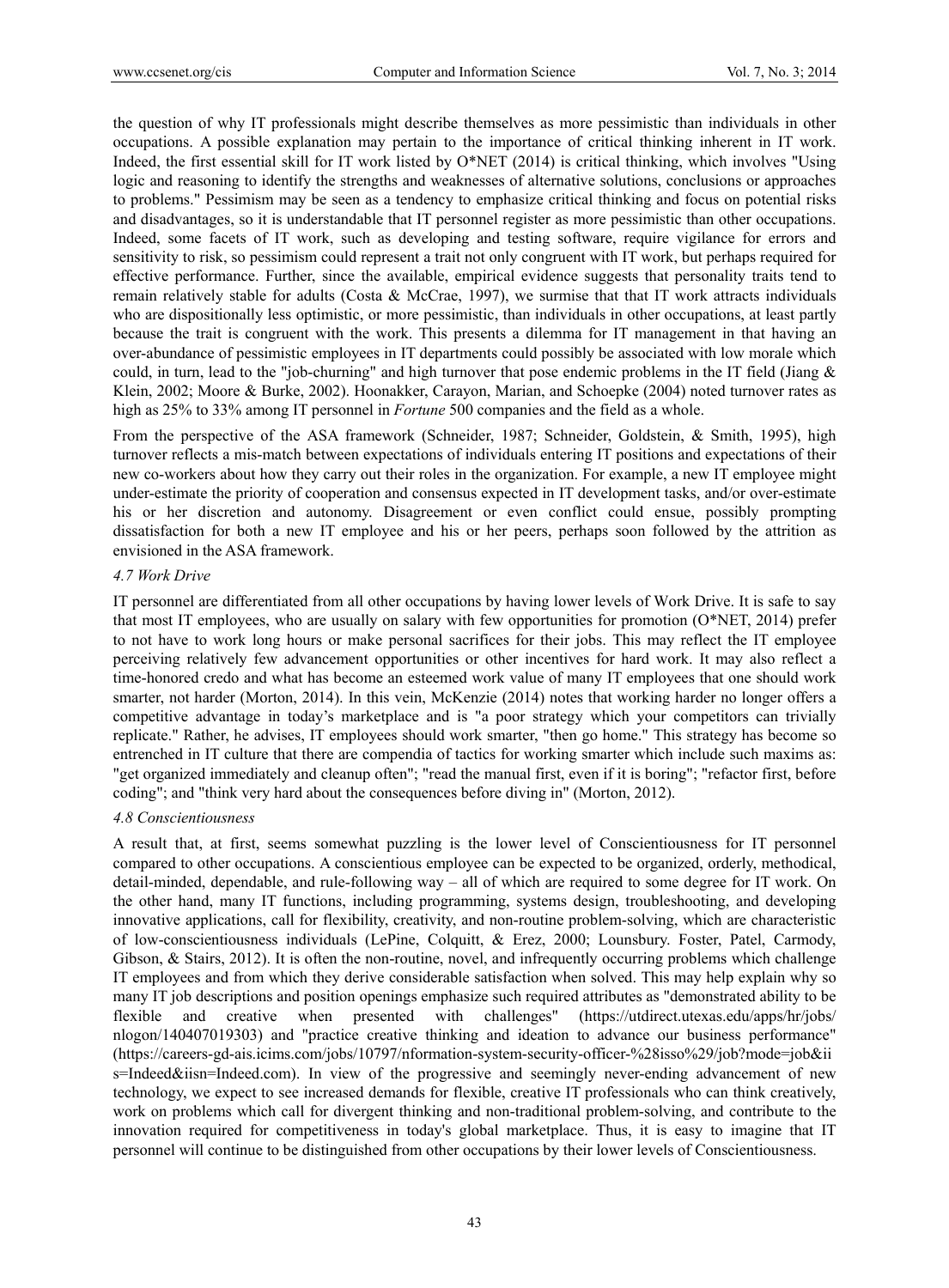# *4.9 Emotional Stability*

One of the more alarming findings of the present study is the lower level of Emotional Stability. This result is troubling for the field of IT and IT management because, based on meta-analyses and results from many studies, Emotional Stability has been found be to one of the strongest personality predictors of job, career, and life satisfaction (see, for example, Lounsbury, Loveland, Sundstrom et al., 2003; DeNeve & Cooper, 1998) as well as job turnover, withdrawal, and performance (Tett, Jackson, & Rothstein, 1991; Tett & Meyer, 1993). One explanation for this finding may relate pertain to the high level of stress associated with most IT jobs (Jepson, 2004). Savvas (2004) found that 90% of IT managers reported that their health suffers because of their work, particularly as a result of an impossible workload, though they depicted other sources of job strain, including continual demands from their managers, unrealistic expectations, and perceived job insecurity. Regardless of the basis for lower levels of emotional stability among IT personnel, it is a problem which should be addressed by IT employers and HR management. Companies may need to try and recruit more emotionally resilient, hardy employees for IT jobs and/or try to help provide more mental health resources for IT professionals; for example, via employee assistance programs, on-the job counseling, and specific training in dealing with stressors, such as time management programs, work-nonwork interventions, parental leave benefits, and vacation policies.

## *4.10 Customer Service Orientation*

Finally, IT workers displayed significantly lower levels of Customer Service Orientation than employees in other occupations. One reason for this finding is that IT employees traditionally have had little, direct contact with external customers, even though they may have a fair amount of interaction with internal customers. In fact, IT is somewhat unique compared to most organizational units in that meeting the needs and demands of internal customers can be seen as a raison d'etre for IT departments. In the future, IT personnel may need to possess higher levels of customer service orientation given increasing demands from internal customers, such as marketing and sales departments, and pressure for more integration of IT with other organizational units (Huarng, 1998; Lee, Trauth, & Farwell, 1995). Moreover, IT is becoming increasingly utilized in new customer service activities such as personalized marketing, direct self-service sales, instant product presentation, and real-time customer intelligence (Gogan, 1998). As observed by Ray, Muhanna, and Barney (2005), for most companies, "quality customer service has emerged as a strategic imperative, one that is increasingly tied to a firm's information technology resources and capabilities" (p. 625).

## *4.11 Implications for Theory, Practice, and Research*

Most of the present results support both Holland's (1985) vocational theory and Schneider's (1987) Attraction-Selection-Attrition (ASA) framework. Holland's theory asserts that individuals seek out and are satisfied and remain in work environments where there is a good fit with their personality (Holland, 1996; Holland, Gottfredson, & Baker, 1990). Under the ASA model, individuals gravitate toward and are selected by organizations in which both the individual and the organization see is a good fit between their personality and the work performed (Schneider, Goldstein, & Smith, 1995). For most of the trait differences found in the present study – higher levels of tough-mindedness and agreeableness among IT professionals, and lower levels of conscientiousness, assertiveness, extraversion, work drive, customer service orientation, and optimism – there is a logical correspondence, or fit, between the meaning of the construct and the nature of IT work. As noted above, each of these trait differences may have adaptive value for IT work.

The one trait finding which does not appear to be a factor leading to job attraction or initial fit among IT workers is the lower level of emotional stability. Instead, the lower level of emotional stability--which as a construct includes anxiety, worry, stress, and negative ideation—may be the consequence of IT work, rather than an antecedent of it. Future research of a longitudinal nature might be able to unravel the casual direction of the relationship between Emotional Stability and IT work –and its relatively low levels among IT workers.

The main research implications which can be drawn from our study concern our finding that IT personnel can be differentiated from other occupations by key personality traits. Future research could replicate as well as extend these findings to whether they are moderated as a function of age, gender, number of years of experience in the field, IT sub-specialty and so forth. Since personality traits are rather stable for adults (Costa & McCrae, 1994), it is more likely that IT work attracts individuals with the personality differences observed here than it is that IT work changes their personalities, with the possible exception of emotional stability, which as it is typically measured, can reflect an individual's current level of anxiety, tension, strain, worries, etc.

From a practical standpoint, the present findings could be used in career planning and development, job enrichment, and both career and personal counseling activities for IT employees. Most of these traits can be useful for both job-seekers and employers in IT recruitment, selection, and placement as well as, coaching,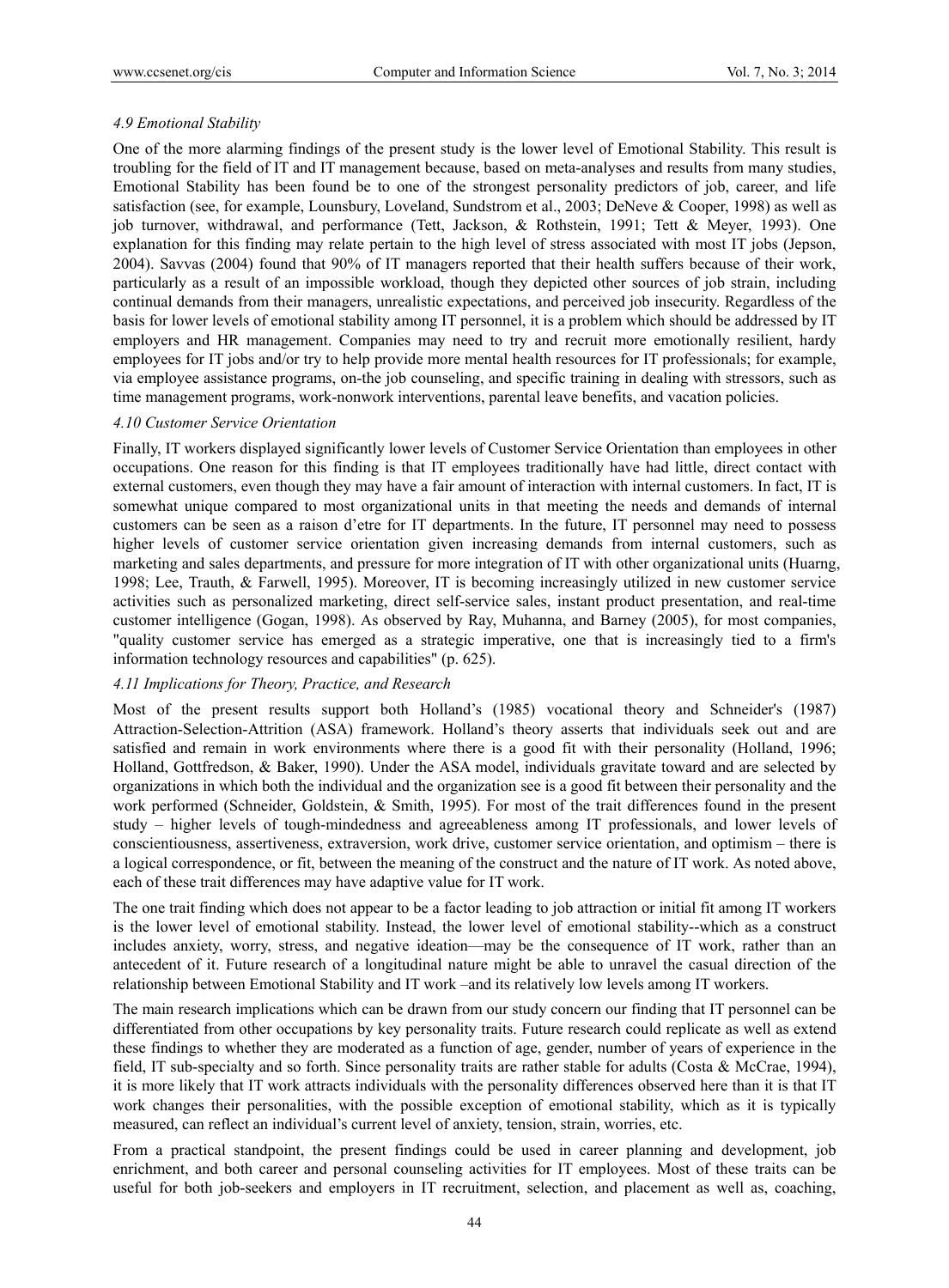mentoring, training, and ongoing management of employees. By way of example, prior to filling an IT opening, staffing personnel could target tough-minded, relatively agreeable introverts in their recruitment efforts. Measures of these traits could be included in a pre-employment test battery, and an applicant's trait levels could be confirmed via reference checking and follow-up interviews. Then, too, the profile of IT personnel which emerged in the present study could be useful for recruiters, pre-employment assessors, and those engaged in career planning who want to compare the traits of a single person against the characteristic traits identified here. In addition, a company could incorporate personality measures into the pre-employment selection process for IT positions. Also, to minimize later problems due to unrealistic expectations among applicants for IT jobs, it may be helpful to include a realistic preview of the IT work environment, expected interpersonal competencies, and the applicant's prospects for person-occupation fit in view of his or her relevant personality traits.

#### *4.12 Limit tations*

Our study has several limitations. First, tenure for working in the field of IT was not assessed. Second, we did not compare potential differences and similarities between IT managers and individual contributors. Third, it is not known how well the population in the present study represents the larger population of IT professionals, though we expect that our large and diverse IT population is likely generalizable to a wide range of IT jobs with different job titles in different types of companies and business/industry sectors. Fourth, we did not assess changes over time in the personality measures, nor we did look at the predictive validity of personality traits in relation to important outcomes such as tenure, turnover, performance, and job and career satisfaction.

#### *4.13 Conc clusions*

The present study found results indicative of multiple personality traits that differentiate IT from other occupations and which are readily interpretable from the perspective of person-occupation fit theory. In brief, IT professionals scored significantly higher on tough-mindedness and agreeableness, and lower on seven other personality traits, including assertiveness and optimism, consistent with IT job requirements calling for a mix of independent and interdependent tasks. The present findings warrant replication efforts as well as further explanation of how and why these results occur. Further research and explanation seem particularly needed where the current results contravene traditional assumptions about IT employees, such as them having lower, not higher (as might be expected), levels of conscientiousness.



Figure 1. Normal Curve Equivalent Profile for IT Professionals versus Non-IT Occupations for 10 Traits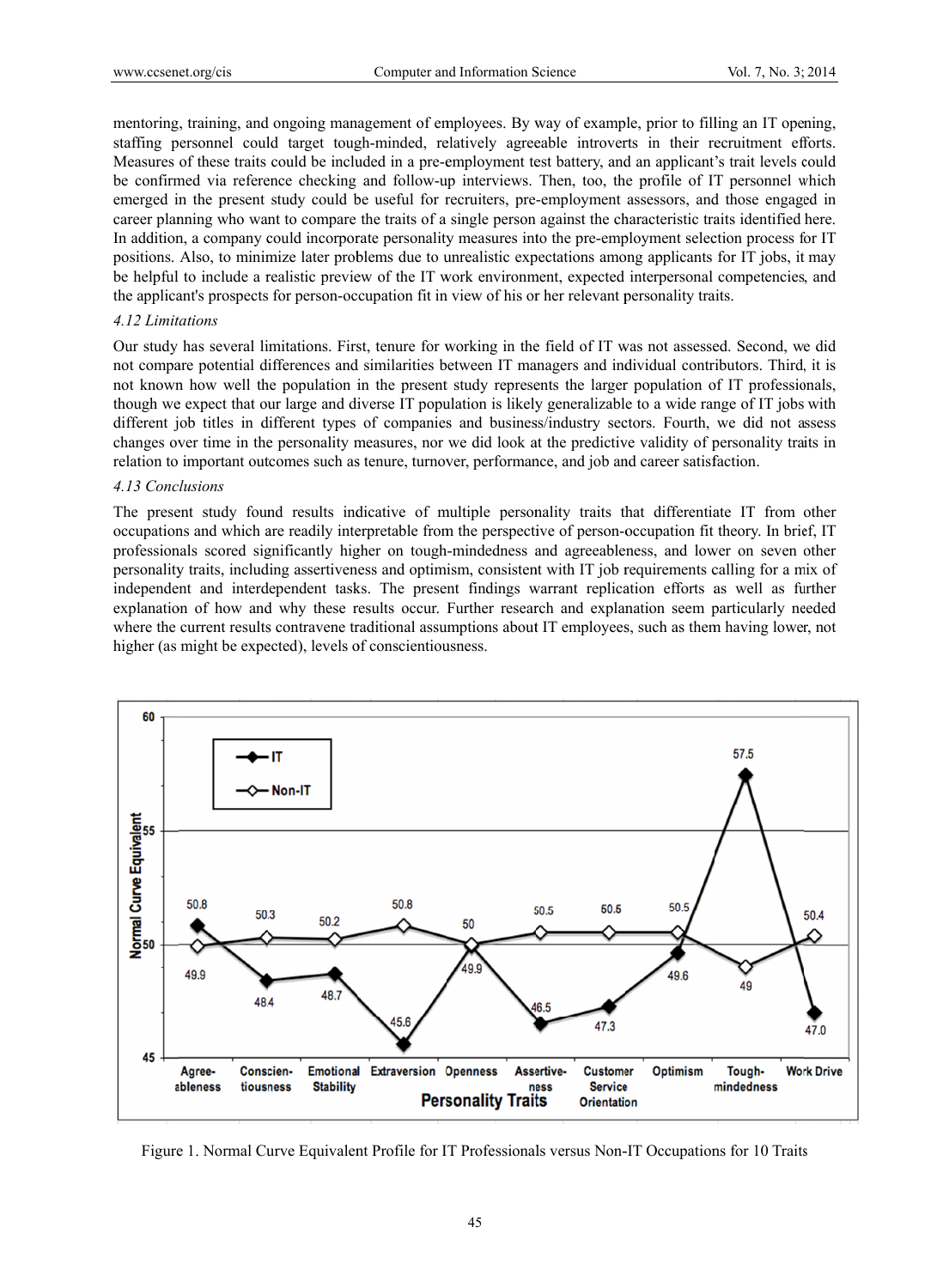#### **References**

- Barrick, M. R., & Mount, M. K. (1991). The big five personality dimensions and job performance: A meta-analysis. *Personnel Psychology, 44*, 1-26.
- Bartol, K. M. (1983). Turnover among DP personnel: A causal analysis. *Communications of the ACM, 26,*  807-811.
- Bartol, K. M., & Martin, D. C. (1982). Managing information systems personnel: A review of the literature and implications. *MIS Quarterly, 6*(Special Issue), 49-70.
- Costa, P. T., Jr., & McCrae, R. R. (1994). Set like plaster: Evidence for the stability of adult personality. In T. Heatherton, & G. Weinberger (Eds.), *Can personality change?* (pp. 21-40). Washington, D.C.: APA.
- de Raad, B. (2000). The Big Five personality factors (The psycholexical approach to personality). Seattle: Hogrefe & Huber.
- DeNeve, K. M., & Cooper, H. (1998). The happy personality: A meta-analysis of 137 personality traits and subjective well-being. *Psychological Bulletin, 95*, 542-575.
- Exforsys, Inc. Assertive skills. Retrieved April 7, 2014, from http://www.exforsys.com/career-center/assertive.html
- Ferratt, T. W., & Short, L. E. (1988). Are information systems people different? An investigation of how they are and should be managed. *MIS Quarterly, 12*(3), 427-443. http://dx.doi.org/10.2307/249210
- Gaylard, M., Sutherland, M., & Viedge, C. (2005). The factors perceived to influence the retention of information technology workers. *South African Journal of Business Management, 36*(3), 87-97.
- Gogan, K. (1998). Build customer satisfaction using real-time intelligence. *Marketing News, 32*(11), 13.
- Holland, J. L. (1985). Making vocational choices: A theory of vocational personalities and work environments. Odessa, FL: Psychological Assessment Resources.
- Holland, J. L. (1996). Exploring careers with a typology: What we have learned and some new directions. *American Psychologist, 51*(4), 397-406.
- Holland, J. L., Gottfredson, G. D., & Baker, H. G. (1990). Validity of vocational aspirations and interest inventories: Extended, replicated, and reinterpreted. *Journal of Counseling Psychology, 37*, 337-342.
- Hoonakker, P., Carayon, P., Marian, A., & Schoepke, J. (2004). Shortage of skilled workers and high turnover in the information technology workforce: What are the possibilities for retention? In H. M. Khalid, M.G. Helander, & A. W. Yeo (Eds.), *Work with computing systems 2004 (proceedings of the 7th international conference)* (pp. 132-137). Kuala Lumpur, Maylasia: Damai Sciences.
- Huarng, A. (1998). The effect of interpersonal environments on IS personnel. *Journal of Computer Information Systems, 38*(4), 52-59.
- Institute for Management Excellence. (2003). Differences between "computer" folks and the general population. Retrieved April 14, 2006, from http://www.itstime.com/jul2003.htm
- ITTraining. (2001). Perfecting project management. ITTraining, November, p. 42.
- Jepson, K. (2004). Stress and IT. Credit Union Journal. 9/26/2005, p. 14.
- Jiang, J. J., & Klein, G. (2002). A discrepancy model of information system personnel turnover. *Journal of Management Information Systems, 19*(2), 249-272.
- Judge, T. A., Heller, D., & Mount, M. K. (2002). Five-factor model of personality and job satisfaction: A meta-analysis. *Journal of Applied Psychology, 87*(3), 530-541.
- Judge, T. A., Higgins, C. A., Thoresen, C. J., & Barrick, M. R. (1999). The Big Five personality traits, general mental ability, and career success cross the life span. *Personnel Psychology, 52*, 621-652.
- Landy, F. J., & Conte, J. M. (2013). Work in the 21st century: An introduction to industrial & organizational psychology,4th ed. New York, NY: Wiley. ISBN 978-1-118-29120.
- Lee, D. M. S., Trauth, E. M., & Farwell, D. (1995). Critical skills and knowledge requirements of IS professionals: A joint academic industry investigation. *MIS Quarterly, 19*(3), 313-340.
- LePine, J. A., Colquitt, J. A., & Erez, A. (2000). Adaptability to changing task contexts: Effects of general cognitive ability, conscientiousness, and openness to experience. *Personnel Psychology, 53*, 563-593.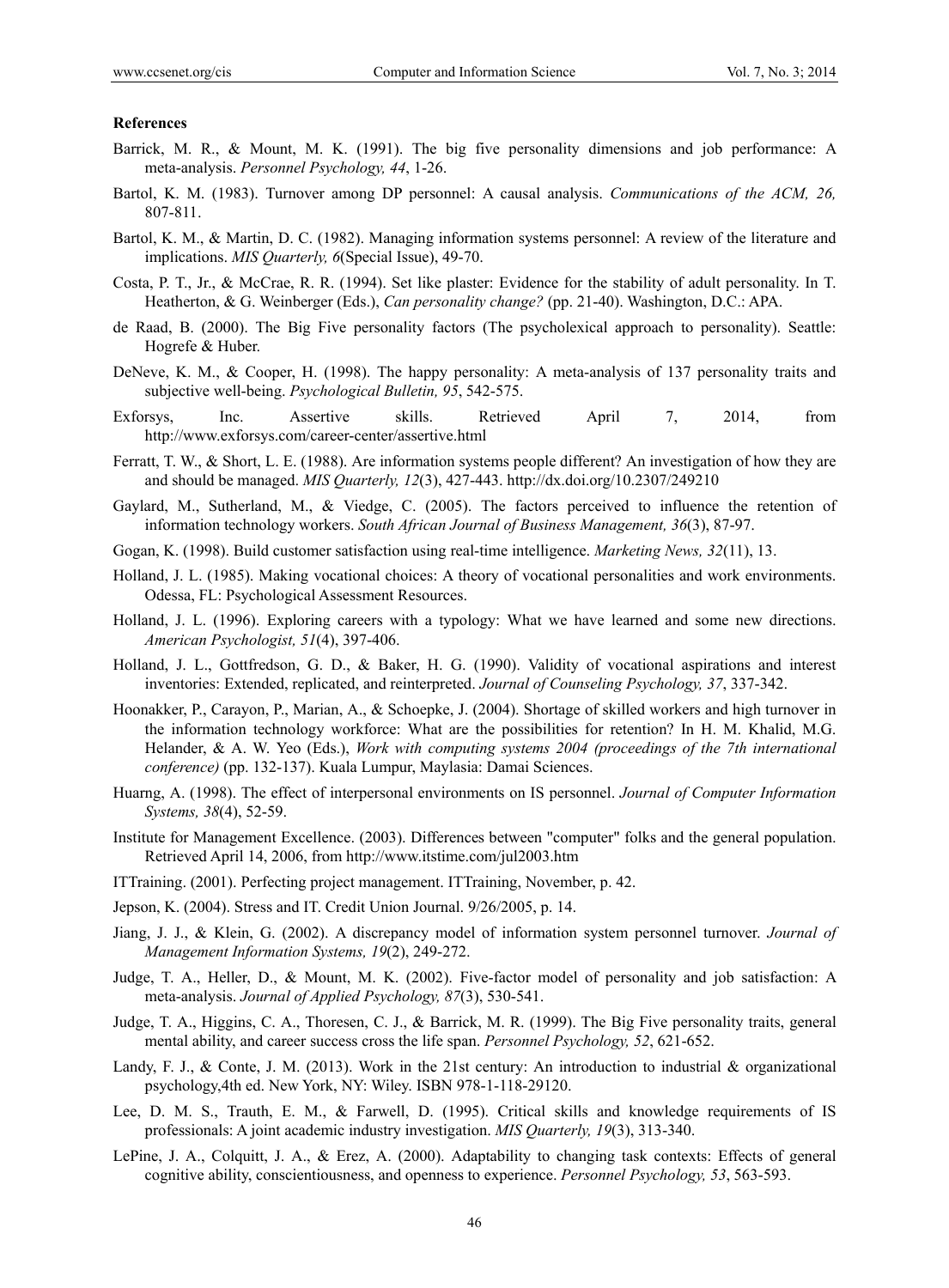- Lounsbury, J. W. (2006). Career satisfaction. In J. Greenhaus, & G. A. Callanan (Eds.), *Encyclopedia of career development* (pp. 142-146). Thousand Oaks, CA: Sage Reference Publications.
- Lounsbury, J. W., & Gibson, L. W. (2014). Personal Style Inventory: A work-based personality measurement system. Knoxville, TN: Resource Associates.
- Lounsbury, J. W., Foster, N., Patel, H., Carmody, P., Gibson, L. W., & Stairs, D. R. (2012). An investigation of the personality traits of scientists versus nonscientists and their relationship with career satisfaction. *R&D Management, 42*, 47-59.
- Lounsbury, J. W., Gibson, L. W., & Hamrick, F. L. (2004). The development of a personological measure of work drive. *Journal of Business & Psychology, 18*(4), 347-371.
- Lounsbury, J. W., Gibson, L. W., Steel, R. P., Sundstrom, E. D., & Loveland, J. L. (2004). An investigation of intelligence and personality in relation to career satisfaction. *Personality and Individual Differences, 37*(1), 181-189.
- Lounsbury, J. W., Gibson, L. W., Sundstrom, E., Wilburn, D., & Loveland, J. (2003). An empirical investigation of the proposition that 'School Is Work': A comparison of personality-performance correlations in school and work settings. *Journal of Education and Work, 17*,119-131.
- Lounsbury, J. W., Loveland, J. M., Sundstrom, E., Gibson, L. W., Drost, A. W., & Hamrick, F. (2003). An investigation of personality traits in relation to career satisfaction. *Journal of Career Assessment, 11*(3), 287-307.
- Lounsbury, J. W., Park, S. H., Sundstrom, E., Williamson, J., & Pemberton, A. (2004). Personality, career satisfaction, and life satisfaction: Test of a directional model. *Journal of Career Assessment, 12*, 395-406.
- Lounsbury, J. W., Sundstrom, E., Gibson, L. W., & Loveland, J. L. (2003). Broad versus narrow personality traits in predicting academic performance of adolescents. *Learning and Individual Differences, 14*(1), 65-75.
- McCrae, R. R., & Costa, P. T. (1997). Personality trait structure as a human universal. *American Psychologist, 52,*  509-516.
- McCrae, R. R., & Costa, P. T. (2003). Personality in adulthood: A five-factor theory perspective (2nd ed.). New York, NY, US: Guilford Press.
- McKenzie, P. (2014). Work less, get more done: Analytics for maximizing productivity. Retrieved April 22, 2014, from http://www.kalzumeus.com/2009/10/04/work-smarter-not-harder/
- Messick, S. (1989). Validity. In R. Linn (Ed.), *Educational Measurement* (pp. 3-103). London: Collier.
- Moore, J. E., & Burke, L. (2002). How to turn around 'turnover culture' in IT. *Communications of the ACM, 45*(2), 73-78.
- Morton, K. (2012). *Work smarter not harder.* Retrieved April 7, 2014, from http://theprogrammersparadox.blogspot.com/2012/11/work-smarternot-harder.html
- Morton, K. (2014). *Work smart, not hard: Be more productive by spending less time in front of your computer.* Retrieved April 7, 2014, from http://www.parentables.howstuffworks.com/self/ Work-Smart-Not-Hard-More-Productive-Spending-Less-Time-Front-Computer.html
- Myers, I. B., & McCaulley, M. H. (1985). Manual: A guide to the development and use of the Myers-Briggs Type Indicator. Palo Alto, CA: Consulting Psychologists Press.
- O\*NET (2014). Occupational Information Network online. Retrieved April 12, 2014, from http://online.onetcenter.org/find/
- Ray, G., Muhanna, W. A., & Barney, J. B. (2005). Information technology and the performance of the customer service process: A resource-based analysis. *MIS Quarterly, 29*(4), 625-651.
- Salas, E., Tannenbaum, S. I., Kraiger, K., & Smith-Jentsch, K. A. (2012). The science of training and development in organizations: What matters in practice. *Psychological Science in the Public Interest, 13*(2), 74-101. http://dx.doi.org/10.1177/1529100612436661
- Salgado, J. F. (1997). The five factor model of personality and job performance in the European Community. *Journal of Applied Psychology, 82*, 607-620.
- Savvas, A. (2004). Work stress at record high. *Computer Weekly, 9*/7/2004, 4.
- Schneider, B. (1987). The people make the place. *Personnel Psychology, 40*, 437-453.